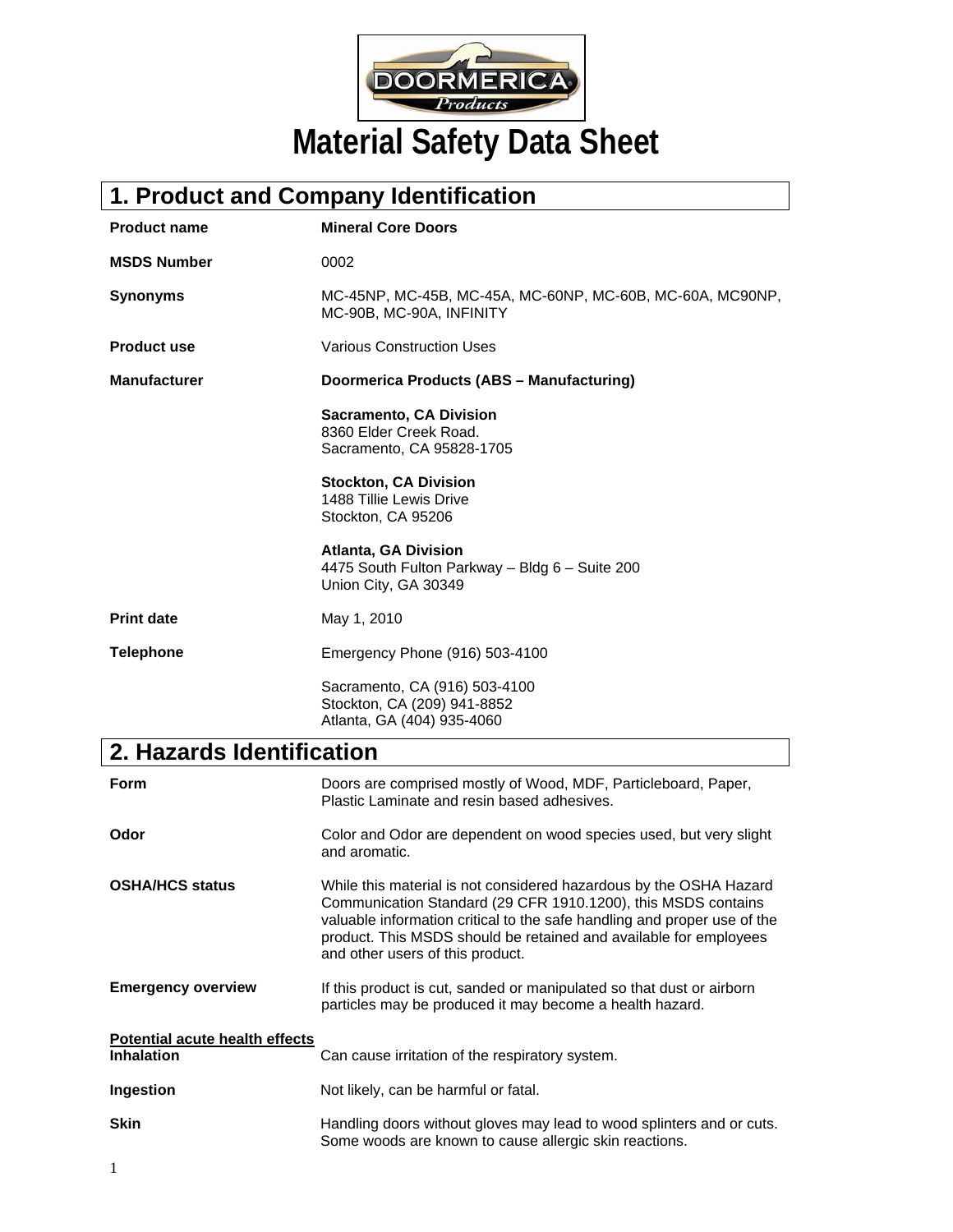| <b>Eyes</b>                                       | May cause eye irritation or damage.                                                                                                                                          |  |
|---------------------------------------------------|------------------------------------------------------------------------------------------------------------------------------------------------------------------------------|--|
| <b>Potential chronic health effects</b>           |                                                                                                                                                                              |  |
| <b>Chronic effects</b>                            | Inhalation exposure may cause permanent damage to the lungs.<br>Exposure to wood dust may cause respiratory and skin sensitization.                                          |  |
| Carcinogenicity                                   | Suspected Cancer Agents of some components used in this product.<br>(Calcium Silicate, Melamine, Wood dust, Beech, Oak, Birch,<br>Mahogany, Teak, Walnut, Western Red Cedar) |  |
| <b>Mutagenicity</b>                               | No known significant effects or critical hazards.                                                                                                                            |  |
| <b>Teratogenicity</b>                             | No known significant effects or critical hazards.                                                                                                                            |  |
| <b>Developmental effects</b>                      | No known significant effects or critical hazards.                                                                                                                            |  |
| <b>Fertility effects</b>                          | No known significant effects or critical hazards.                                                                                                                            |  |
| <b>Target organs</b>                              | Chronic = Respiratory System, skin. Acute = Skin (cuts, splinters),<br>Respiratory System, eyes (dust exposure).                                                             |  |
| Over-exposure signs/symptoms                      |                                                                                                                                                                              |  |
| <b>Inhalation</b>                                 | Nasal dryness, coughing, sneezing, sinustis, headache, allergic<br>reaction, wheezing                                                                                        |  |
| Ingestion                                         | Not likely, could cause nausea, vomitting, severe abdominal distress.                                                                                                        |  |
| <b>Skin</b>                                       | Splinters can cause infection or allergic skin reaction. Redness,<br>itching, welts.                                                                                         |  |
| <b>Eyes</b>                                       | Irritation or damage from dust or splinters.                                                                                                                                 |  |
| Medical conditions aggravated by<br>over-exposure | Asthma                                                                                                                                                                       |  |

**See section 11 for more detailed information on health effects and symptoms.** 

## **3. Composition/Information on Ingredients**

| <b>Chemical Name</b><br>Wood, Hardwood and<br>Softwood Mixture | CAS#<br>Not Applicable     | Wt $%$<br>$20.0 - 25.0$ |
|----------------------------------------------------------------|----------------------------|-------------------------|
| Paper, Plastic, Wood,<br>Melamine Mixture                      | <b>Proprietory Mixture</b> | $15.0 - 18.0$           |
| PVA Resin, Urea,<br>Adhesive Mixture                           | <b>Proprietory Mixture</b> | $5.0 - 12.0$            |
| <b>Paraffin Wax Emulsion</b>                                   | <b>Proprietory Mixture</b> | 1.0                     |
| Proprietory Mixture of<br><b>Complex Metal Silicates</b>       | <b>Proprietory Mixture</b> | $5.0 - 9.0$             |
| <b>Proprietory Composite</b><br>Material                       | <b>Proprietory Mixture</b> | $5.0 - 15.0$            |
| Calcium Silicate                                               | 1344-95-2                  | $50.0 - 70.0$           |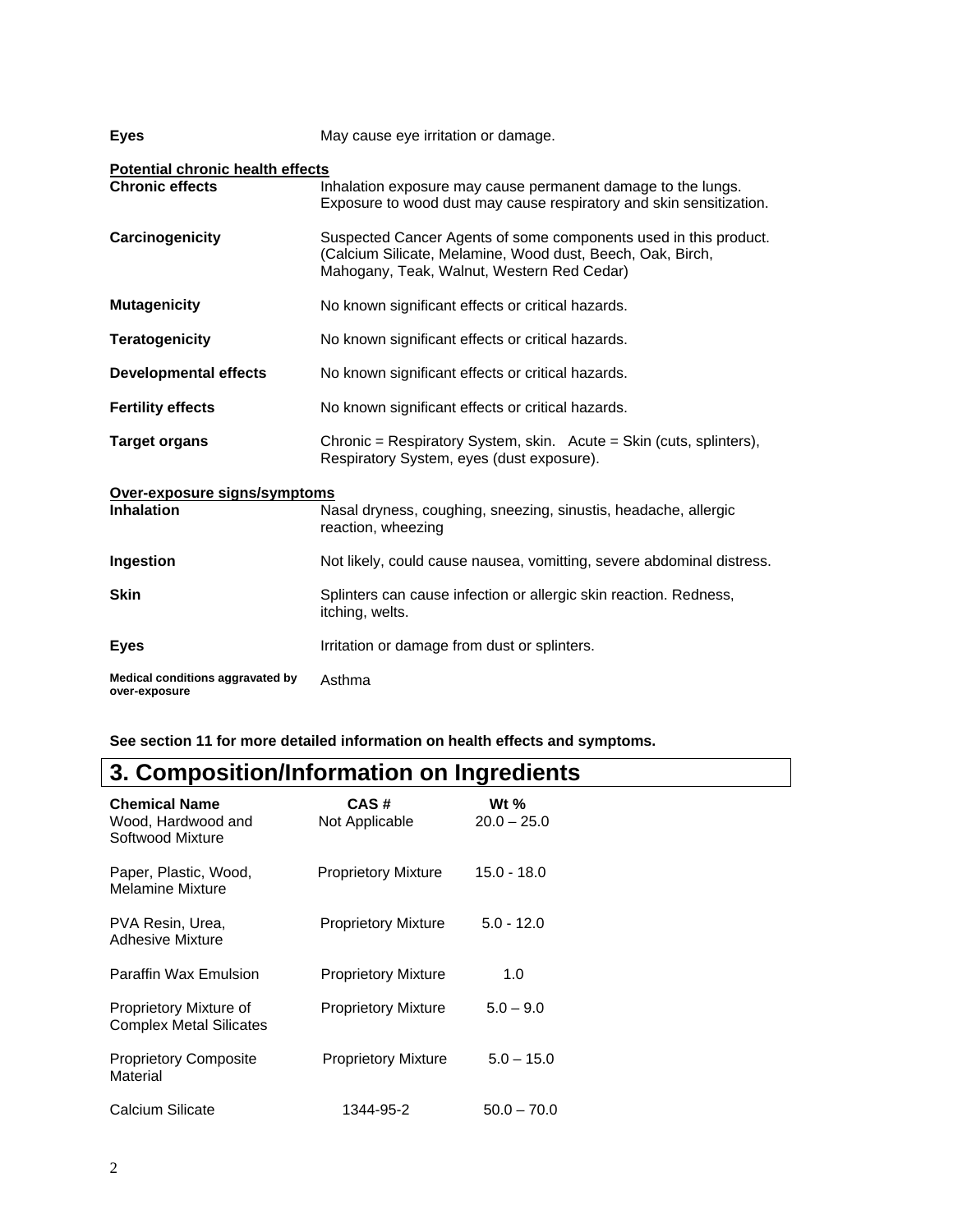## **4. First Aid Measures**

| Eye contact                                 | Immediately flush eyes with plenty of water for at least 15 minutes,<br>occasionally lifting the upper and lower eyelids. Check for and remove<br>any contact lenses. Get medical attention if irritation occurs.                                                                                                                                                           |
|---------------------------------------------|-----------------------------------------------------------------------------------------------------------------------------------------------------------------------------------------------------------------------------------------------------------------------------------------------------------------------------------------------------------------------------|
| <b>Skin contact</b>                         | Flush contaminated skin with plenty of water. Get medical attention if<br>symptoms occur.                                                                                                                                                                                                                                                                                   |
| <b>Inhalation</b>                           | Move exposed person to fresh air. Keep person warm and at rest. If not<br>breathing, if breathing is irregular or if respiratory arrest occurs, provide<br>artificial respiration or oxygen by trained personnel. If unconscious,<br>place in recovery position and get medical attention immediately.<br>Maintain an open airway. Get medical attention if symptoms occur. |
| Ingestion                                   | Wash out mouth with water. Do not induce vomiting unless directed to<br>do so by medical personnel. Never give anything by mouth to an<br>unconscious person. Get medical attention if symptoms occur.                                                                                                                                                                      |
| <b>Protection of first aid</b><br>personnel | No action shall be taken involving any personal risk or without suitable<br>training.                                                                                                                                                                                                                                                                                       |

See section 11 for more detailed information on health effects and symptoms.

| 5. Fire-Fighting Measures                                |                                                                                                                                                                                                   |  |
|----------------------------------------------------------|---------------------------------------------------------------------------------------------------------------------------------------------------------------------------------------------------|--|
| <b>Flash Point</b>                                       | Not Determined                                                                                                                                                                                    |  |
| <b>Extinguishing media</b><br><b>Suitable</b>            | Water Spray, Foam, Halon, Carbon Dioxide, Dry Chemical, Any ABC<br>Class.                                                                                                                         |  |
| Not suitable                                             | None known.                                                                                                                                                                                       |  |
| Special exposure hazards                                 | Promptly isolate the scene by removing all persons from the vicinity of<br>the incident if there is a fire. No action shall be taken involving any<br>personal risk or without suitable training. |  |
| <b>Explosion sensitivity</b>                             | Not sensitive to static discharge. If dusty conditions develop while<br>being sanded or manipulated, a sever hazard of an air / dust explosion<br>may occur.                                      |  |
| <b>Special protective</b><br>equipment for fire-fighters | Fire-fighters should wear appropriate protective equipment and self-<br>contained breathing apparatus (SCBA) with a full face-piece operated<br>in positive pressure mode.                        |  |

### **6. Accidental Release Measures**

| <b>Personal precautions</b> | No action shall be taken involving any personal risk or without suitable<br>training. Evacuate surrounding areas. Due to the form of this product,<br>there is no hazrad of release. |
|-----------------------------|--------------------------------------------------------------------------------------------------------------------------------------------------------------------------------------|
| Environmental               | Waste doors may be disposed of as non-hazardous materials. Dispose                                                                                                                   |
| precautions                 | of in direct accordance with U.S. Federal, State and local regulations.                                                                                                              |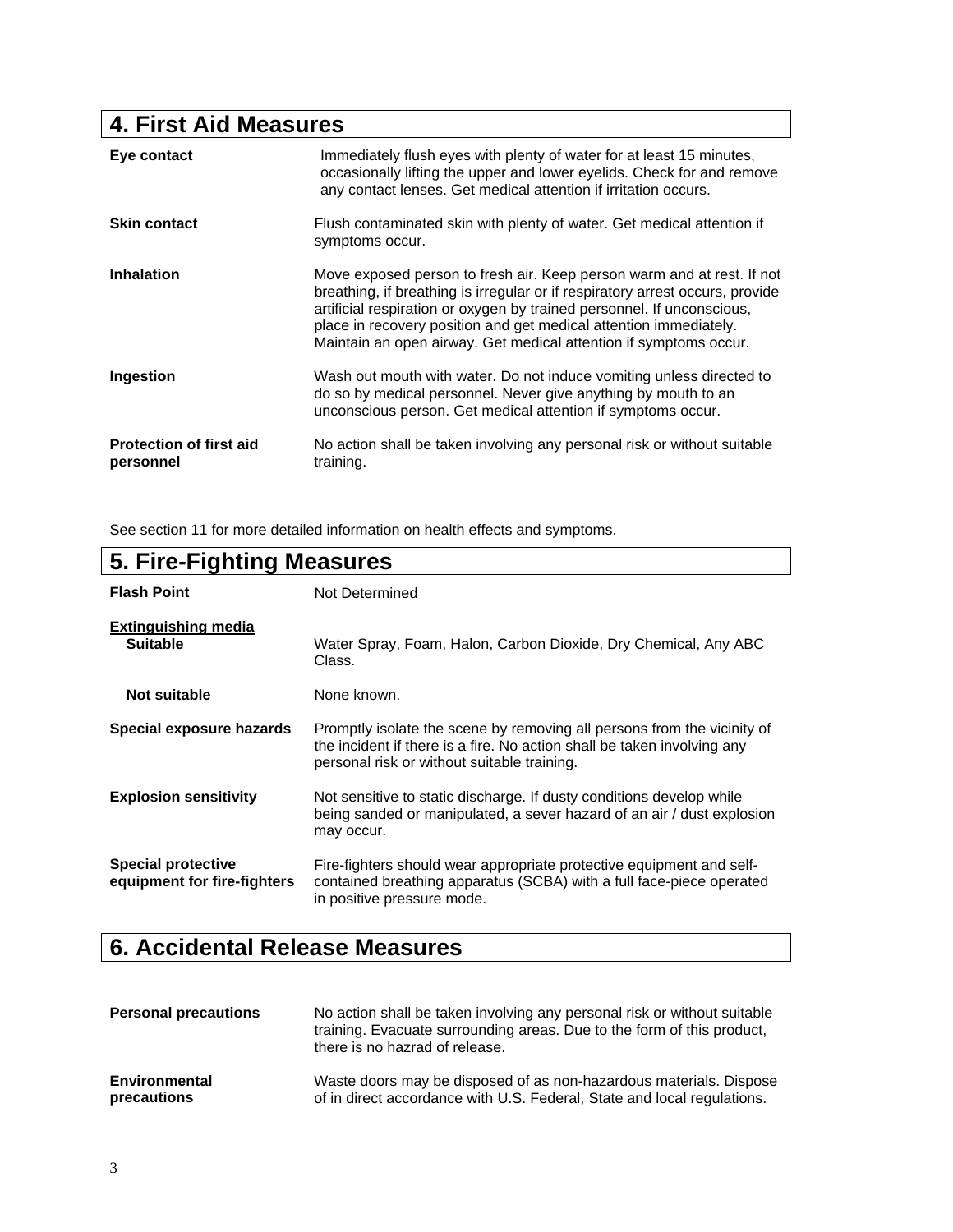# **7. Handling and Storage**

| <b>Handling</b> | Eating, drinking and smoking should be prohibited in areas where this<br>material is handled, stored and processed. Workers should wash<br>hands and face before eating, drinking and smoking. Do not ingest.<br>Avoid contact with eyes, skin and clothing. Avoid breathing dust<br>generated from this product. Use in well ventilated area or where dust<br>collection system available. |
|-----------------|---------------------------------------------------------------------------------------------------------------------------------------------------------------------------------------------------------------------------------------------------------------------------------------------------------------------------------------------------------------------------------------------|
| <b>Storage</b>  | Keep away from heat, sparks and any other sources of ignition. Do not<br>cut or sand doors without adequate dust collection or in unventilated<br>areas. Store only in cool, dry, ventillated area. Appropriate<br>extinguishing equipment must be available in storage area. I.e.<br>sprinkler system, fire extinguishers.                                                                 |

## **8. Exposure Controls / Personal Protection**

#### **Consult local authorities for acceptable exposure limits.**

| Recommended<br>monitoring procedures      | If this product contains ingredients with exposure limits, personal,<br>workplace atmosphere or biological monitoring may be required to<br>determine the effectiveness of the ventilation or other control measures<br>and/or the necessity to use respiratory protective equipment.                                        |
|-------------------------------------------|------------------------------------------------------------------------------------------------------------------------------------------------------------------------------------------------------------------------------------------------------------------------------------------------------------------------------|
| <b>Engineering measures</b>               | Good general ventilation should be sufficient to control worker<br>exposure to airborne contaminants. If this product contains ingredients<br>with exposure limits, use process enclosures, local exhaust ventilation<br>or other engineering controls to keep worker exposure below any<br>recommended or statutory limits. |
| <b>Hygiene measures</b>                   | Wash hands, forearms and face thoroughly after handling this product,<br>before eating, smoking and using the lavatory and at the end of the<br>working period.                                                                                                                                                              |
| <b>Respiratory</b>                        | Use a properly fitted, air-purifying or air-fed respirator complying with<br>an approved standard if a risk assessment indicates this is necessary.<br>Respirator selection must be based on known or anticipated exposure<br>levels, the hazards of the product and the safe working limits of the<br>selected respirator.  |
| <b>Hands</b>                              | Leather or other type glove that will protect against cuts and splinters<br>when handling this product.                                                                                                                                                                                                                      |
| <b>Eyes</b>                               | Safety eyewear complying with an approved standard should be used<br>when a risk assessment indicates this is necessary to avoid exposure<br>to dusts.                                                                                                                                                                       |
| <b>Skin</b>                               | Personal protective equipment for the body should be selected based<br>on the task being performed and the risks involved.                                                                                                                                                                                                   |
| <b>Environmental exposure</b><br>controls | Emissions from ventilation or work process equipment should be<br>checked to ensure they comply with the requirements of environmental<br>protection legislation.In some cases, filters or engineering<br>modifications to the process equipment will be necessary to reduce<br>emissions to acceptable levels.              |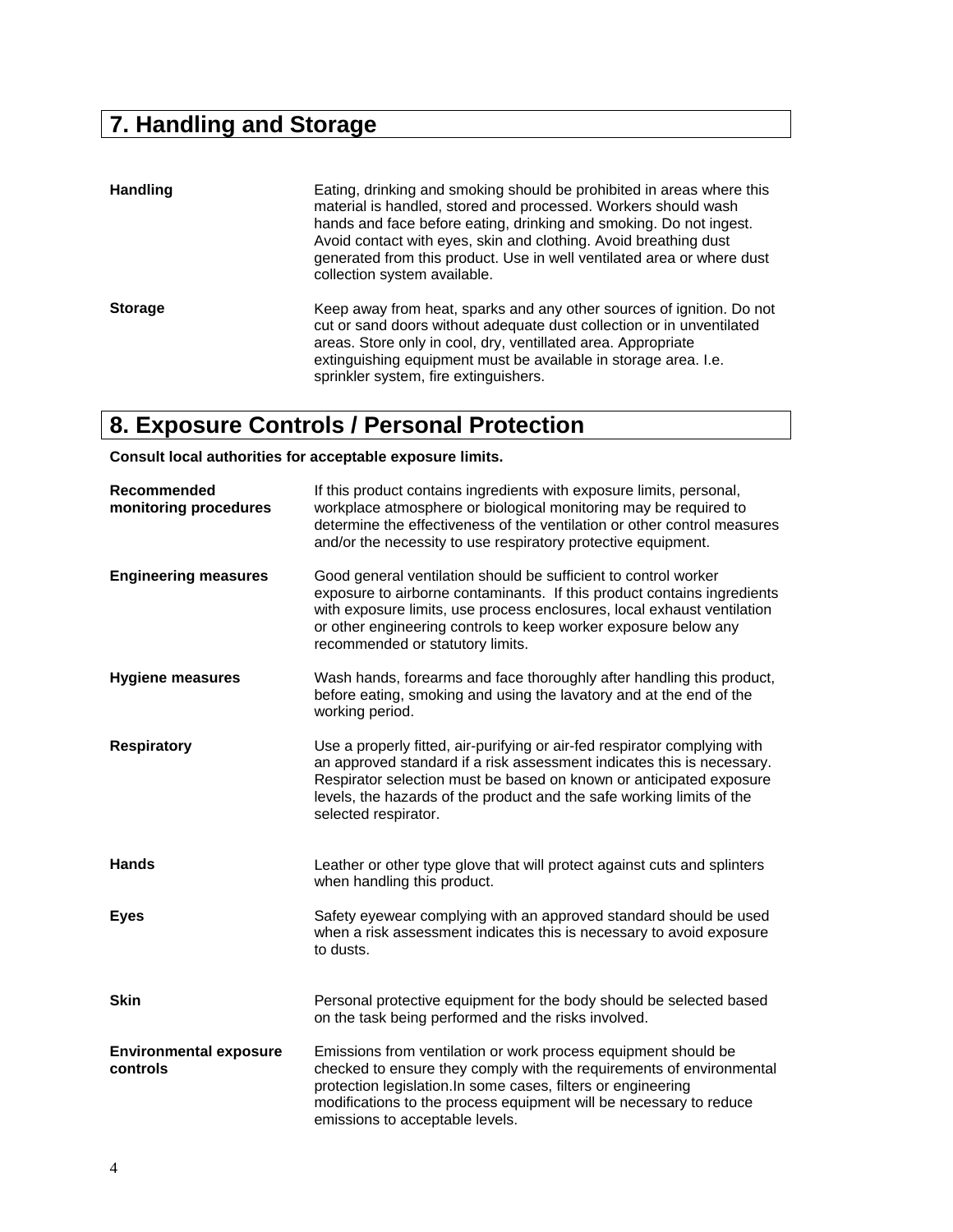### **9. Physical and Chemical Properties**

| Form<br>Flash point<br><b>Auto-ignition temperature</b><br><b>Flammable limits</b> | Solid pressed wood<br>Not applicable<br>$400 - 500$ degrees F. |
|------------------------------------------------------------------------------------|----------------------------------------------------------------|
| Lower:                                                                             | Not applicable                                                 |
| Upper:                                                                             | Not applicable                                                 |
| Color                                                                              | Various                                                        |
| Odor                                                                               | Slight aromatic                                                |
| рH                                                                                 | Not applicable                                                 |
| <b>Boiling point</b>                                                               | Not applicable                                                 |
| <b>Freezing Point</b>                                                              | Not applicable                                                 |
| <b>Relative density</b>                                                            | Not applicable                                                 |
| Vapor pressure                                                                     | Not applicable                                                 |
| Odor threshold                                                                     | Not applicable                                                 |
| Viscositv                                                                          | Not applicable                                                 |
| <b>Solubility</b>                                                                  | Not applicable                                                 |
| <b>Partition coefficient: n-</b>                                                   | Not applicable                                                 |
| octanol/water                                                                      |                                                                |
| <b>Evaporation rate</b>                                                            | Not applicable                                                 |
| <b>Vapor density</b>                                                               | Not applicable                                                 |
|                                                                                    |                                                                |

#### **10. Stability and Reactivity**

| <b>Stability</b>                           | The product is stable.                                                                                  |
|--------------------------------------------|---------------------------------------------------------------------------------------------------------|
| <b>Conditions to avoid</b>                 | Strong oxidizing agents                                                                                 |
| <b>Materials to avoid</b>                  | Strong oxidizing agents                                                                                 |
| <b>Hazardous decomposition</b><br>products | Under normal conditions of storage and use, hazardous<br>decomposition products should not be produced. |

### **11. Toxicological Information**

As manufactured this product poses minimal health hazard. When cut, sanded or manipulated to form dust, inhalation and eye contact may cause irritation. Some types of wood used in this product can cause skin respiratory reactions. Formaldehyde exposure may cause skin and or respiratory sensitization. Suspected Cancer Agents of some components used in this product. (Crystalline Silica, Melamine, Wood dust, Beech, Oak, Birch, Mahogany, Teak, Walnut, Western Red Cedar)

### **12. Ecological Information**

```
Environmental effects
```
No known significant effects or critical hazards.

```
Other adverse effects
```
No known significant effects or critical hazards.

#### **13. Disposal Considerations**

**Waste disposal** Waste doors may be disposed of as non-hazardous materials. Dispose of in direct accordance with U.S. Federal, State and local regulations.

### **14. Transport Information**

The data provided in this section is for information only and may not be specific to your package size or mode of transport. You will need to apply the appropriate regulations to properly classify your shipment for transportation.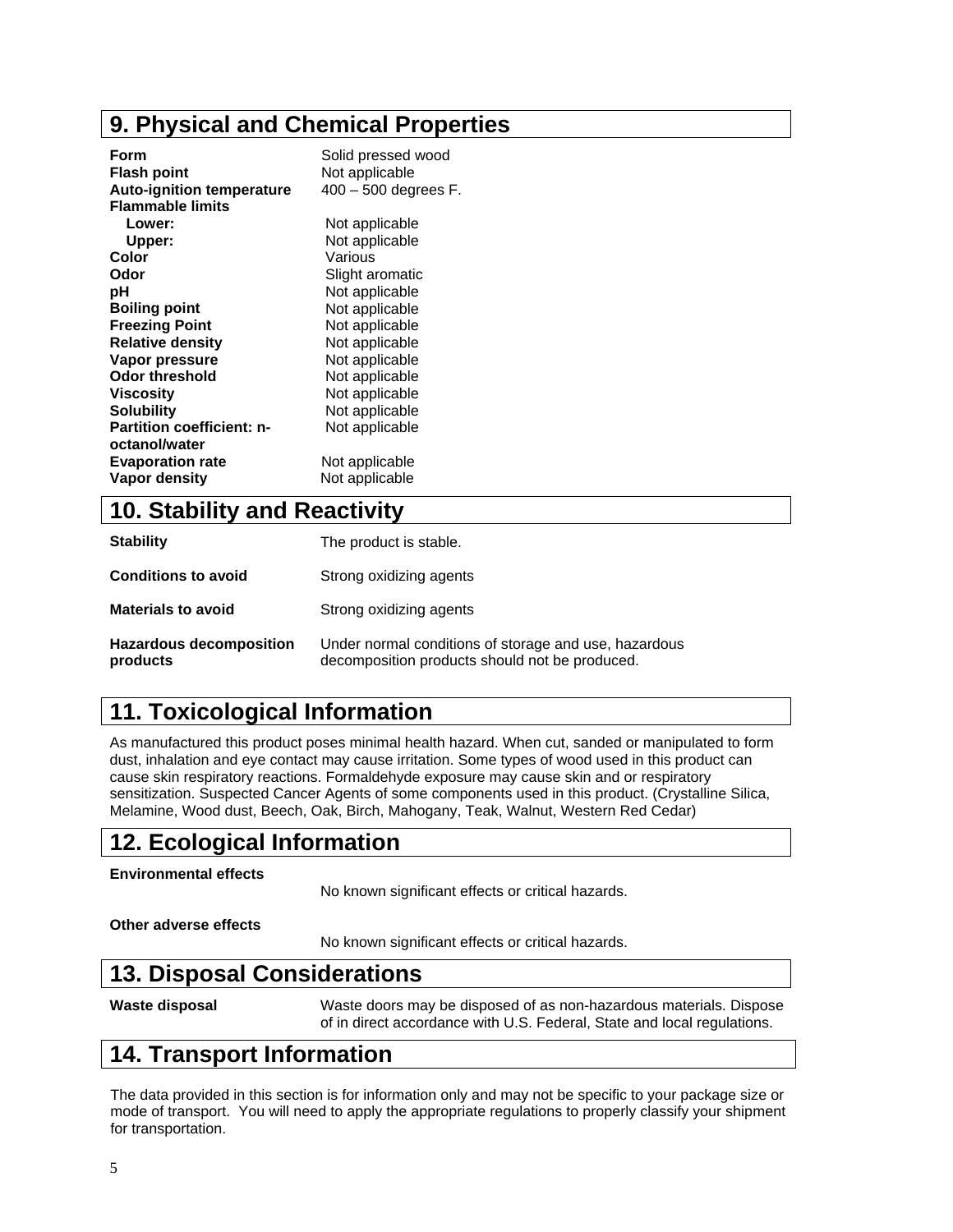| International transport regulations |                 |                      |             |                                    |
|-------------------------------------|-----------------|----------------------|-------------|------------------------------------|
| <b>Regulatory</b><br>information    | UN/NA<br>number | Proper shipping name | Classes/*PG | Reportable<br><b>Quantity (RQ)</b> |
| <b>USDT 49</b><br><b>CFR</b>        |                 | Non-regulated        |             |                                    |
| <b>TDG</b>                          |                 | Non-regulated        |             |                                    |
| <b>IMO/IMDG</b>                     |                 | Non-regulated        |             |                                    |
| <b>IATA (Cargo)</b>                 |                 | Non-regulated        |             |                                    |

# **15. Regulatory Information**

| <b>US regulations</b><br><b>HCS Classification</b> | Not regulated                                                                                                                                                                                                                                                                                                                                                                                                                                                                                                                                               |
|----------------------------------------------------|-------------------------------------------------------------------------------------------------------------------------------------------------------------------------------------------------------------------------------------------------------------------------------------------------------------------------------------------------------------------------------------------------------------------------------------------------------------------------------------------------------------------------------------------------------------|
| <b>U.S. Federal regulations</b>                    | <b>SARA 311/312 Classification</b> Acute $-$ No, Chronic $-$ No, Fire $-$ Yes,<br>Reactive - No. Sudden Release - No                                                                                                                                                                                                                                                                                                                                                                                                                                        |
|                                                    | SARA 302 Extremely Hazardous Substances None required.                                                                                                                                                                                                                                                                                                                                                                                                                                                                                                      |
| <b>State regulations</b>                           | California Prop. 65: None required.                                                                                                                                                                                                                                                                                                                                                                                                                                                                                                                         |
| Canada                                             |                                                                                                                                                                                                                                                                                                                                                                                                                                                                                                                                                             |
| <b>WHMIS (Canada)</b>                              | Not controlled under WHMIS (Canada).                                                                                                                                                                                                                                                                                                                                                                                                                                                                                                                        |
| <b>Canadian lists</b>                              | <b>Canadian NPRI:</b> None required.                                                                                                                                                                                                                                                                                                                                                                                                                                                                                                                        |
| <b>International regulations</b>                   | Europe inventory All components are listed or exempted.<br>Australia inventory (AICS) All components are listed or exempted.<br>China inventory (IECSC) Not determined.<br>Japan inventory (ENCS) Not determined.<br>Japan inventory (ISHL) Not determined.<br>Korea inventory (KECI) Not determined.<br>New Zealand Inventory of Chemicals (NZIoC) Not determined.<br>Philippines inventory (PICCS) Not determined.<br>Canada inventory All components are listed or exempted.<br>United States inventory (TSCA 8b) All components are listed or exempted. |

## **16. Other Information**

| <b>Hazardous Material</b>     | Health: $1$         |
|-------------------------------|---------------------|
| <b>Information System III</b> | Flammability: 1     |
| (U.S.A.)                      | Physical hazards: 0 |
|                               | Chronic: $0$        |

| American Building Supply, Inc. |
|--------------------------------|
| May 1, 2010                    |
| May 1, 2010                    |
| 0001                           |
|                                |
|                                |